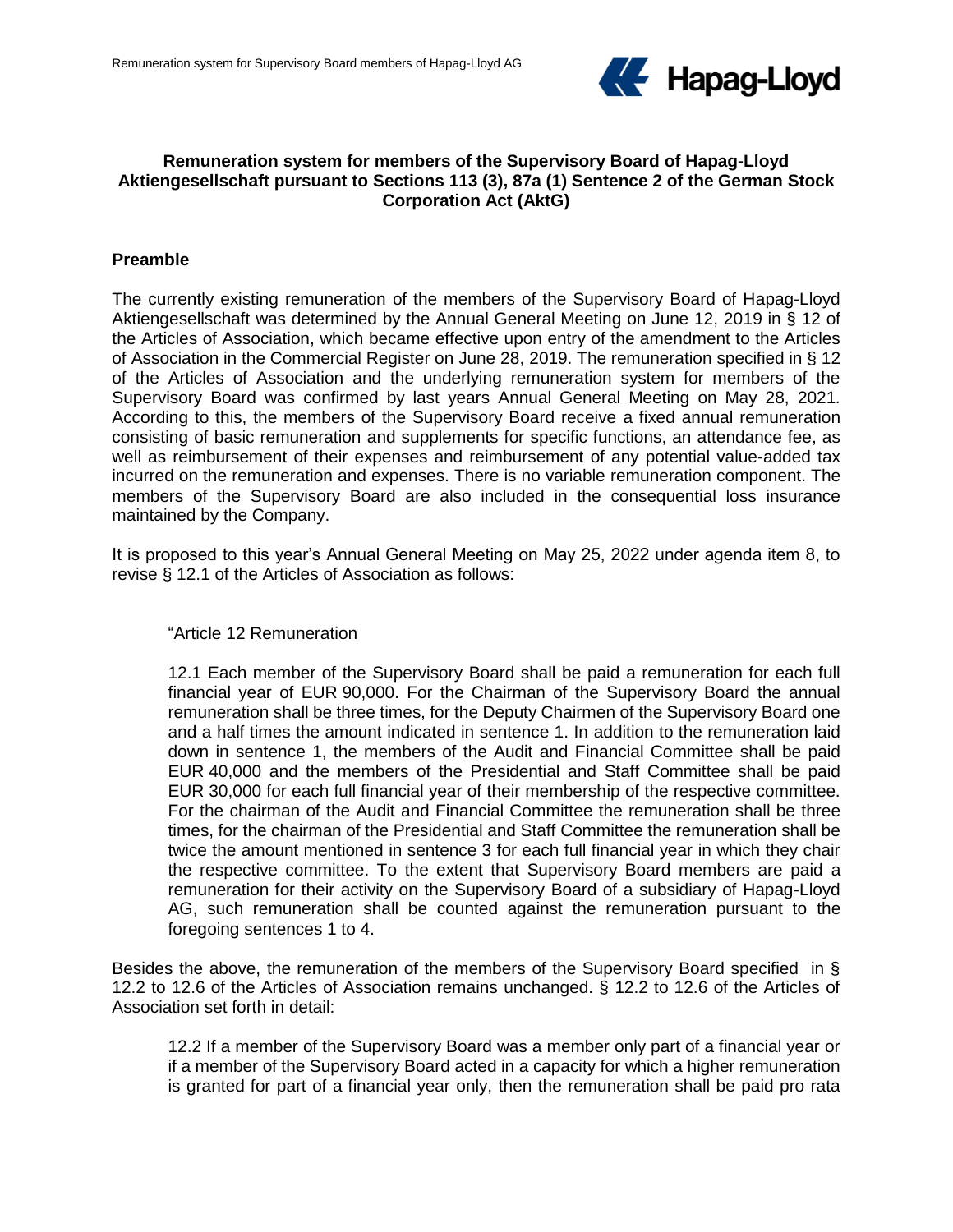

temporis for the period of membership of the Supervisory Board or performance of the activity, in each case rounded up to full months.

12.3 Supervisory Board members shall be reimbursed for their expenses and any turnover tax apportionable to the remuneration and reimbursement of expenses.

12.4 In addition to the remuneration pursuant to paragraph 12.1 and the reimbursement of expenses pursuant to paragraph 12.3, the members of the Supervisory Board shall be paid for each meeting of the Supervisory Board and its committees which they attend an attendance fee of EUR 1,500.

12.5 All forms of remuneration shall be due and payable after the end of the general meeting that accepts the annual accounts for the respective financial year or adopts them.

12.6 The members of the Supervisory Board shall be included in a consequential loss insurance carried in the interest of the company in an appropriate amount (so-called Directors' and Officers' liability insurance) for organs and certain executive employees to the extent such insurance exists. The premium shall be paid by the company, with a deductible on the part of the members of the Supervisory Board being agreed."

The revised § 12.1 of the Articles of Association and the unrevised § 12.2 to § 12.6 is based on the remuneration system detailed below::

#### **Remuneration System**

1. Underlying considerations

The remuneration system takes into account the responsibility and scope of activities of the members of the Supervisory Board. By monitoring the management of the Company by the Executive Board, which is its responsibility, the Supervisory Board contributes in particular to the promotion of the business strategy and the long-term sustainable development of the Company. In order to continue to attract and retain qualified candidates for the Supervisory Board in the future, work on the Supervisory Board of Hapag-Lloyd Aktiengesellschaft shall be appropriately compensated. The in § 12.1 of the Articles of Association adjusted remuneration shall in particular aim at meeting the meanwhile increased demands as well as the increased time effort of the mandate in the Supervisory Board and shall grant the members of the Supervisory Board appropriate remuneration in line with market practice. The adjustment of the remuneration of the Supervisory Board members is based primarily on the complexity and dynamic of the international market and business environment and the resulting increased demands in the tasks and responsibilities of the Supervisory Board members, as well as their qualifications and strategic horizon. Due to the international and regulatory environment the increased demands also ask for an increased time effort spent on the Supervisory Board and its committees.

The fixed remuneration of the Supervisory Board members strengthens the independence of the members of the Supervisory Board and thereby ensures effective performance of the monitoring and control function, which is not geared to short-term corporate success but is essential for promoting the business strategy and the long-term and sustainable development of the Company. The granting of fixed remuneration is also in line with the predominant practice of other listed companies and also with the Suggestion in G.18 sentence 1 of the German Corporate Governance Code (GCGC) published on March 20, 2020.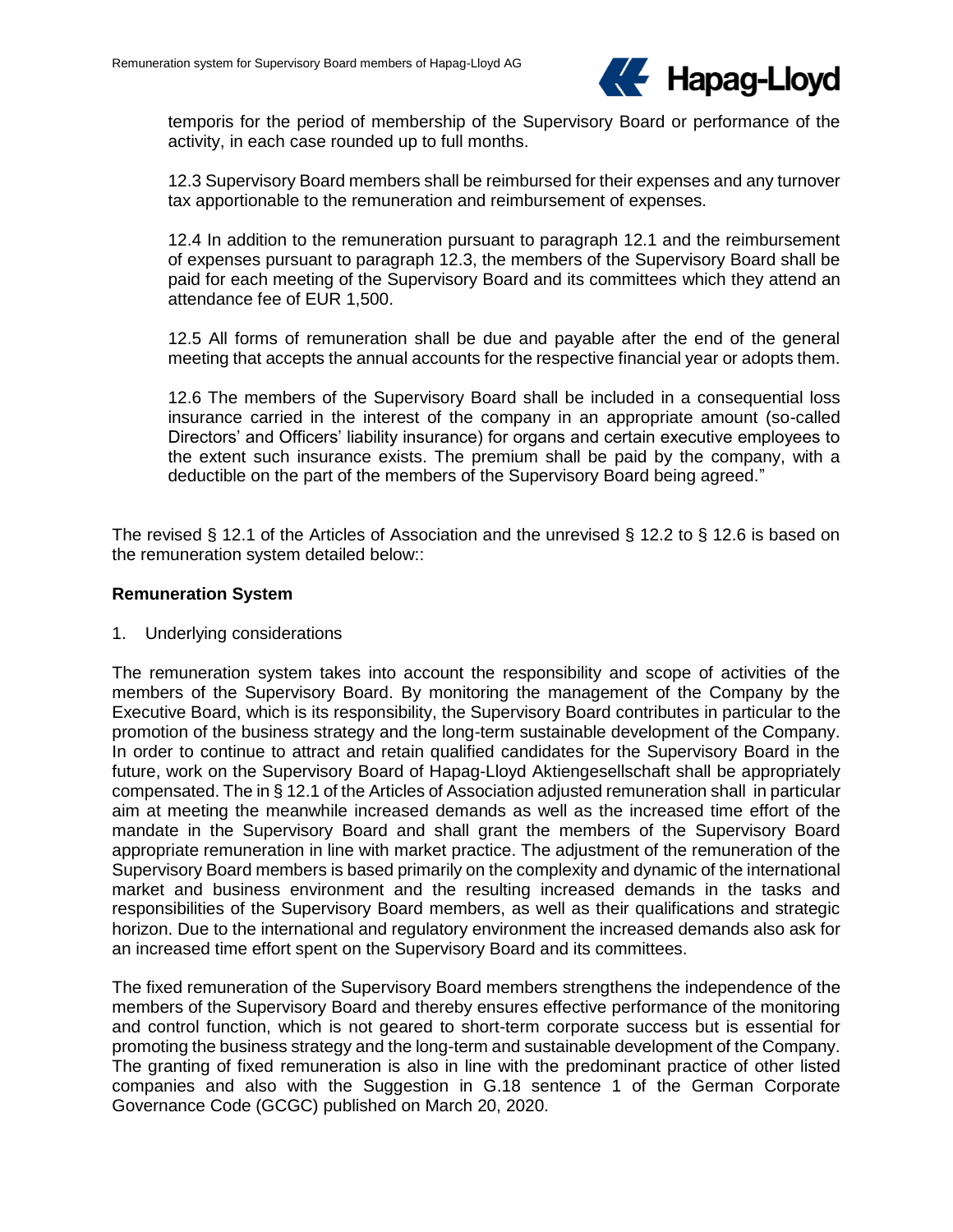

The respective amount of the fixed remuneration takes into account the specific function and responsibility of the members of the Supervisory Board. In accordance with Recommendation G.17 of the GCGC, adequate account is also taken in particular of the increased (time) workload of the Chairman of the Supervisory Board, the Deputy Chairmen and the Chairmen and members of the Audit and Financial committee as well as the Presidential and Personnel committee. The remuneration system does not provide for a variable remuneration for the members of the Supervisory Board based on the achievement of specific targets or performance.

The remuneration rules apply equally to shareholder representatives and employee representatives on the Supervisory Board. The remuneration and employment conditions of the employees were and are of no significance for the remuneration system of the Supervisory Board. This already results from the fact that the Supervisory Board remuneration is granted for an activity which is fundamentally different from the activity of the employees of Hapag-Lloyd Aktiengesellschaft and the Hapag-Lloyd Group and therefore such a so-called vertical comparison with employee remuneration cannot reasonably be made.

The remuneration of the members of the Supervisory Board is governed conclusively by Article 12 of the Articles of Association; there are no ancillary or supplementary agreements. Dismissal remuneration, pension and early retirement arrangements have not been promised.

2. Components of the remuneration

The members of the Supervisory Board receive a fixed annual remuneration in accordance with the provisions of the revised § 12 (1) of the Articles of Association. The fixed annual remuneration for the Chairman of the Supervisory Board is therefore EUR 270,000, for his deputies EUR 135,000 and for the other members EUR 90,000. In addition, members of the Audit and Finance Committee receive additional annual remuneration of EUR 40,000 each, and the Chairman of the Committee receives additional annual remuneration of EUR 120,000. Members of the Presidential and Staff Committee are entitled to an additional annual remuneration of EUR 30,000 and the Chairman of the Committee to EUR 60,000. If a Supervisory Board member performs more than one function, the additional remuneration is added together accordingly.

In addition to the fixed remuneration payable annually, the members of the Supervisory Board also receive an attendance fee of EUR 1,500 for each Supervisory Board or committee meeting attended, in accordance with § 12 (4) of the Articles of Association. Finally, the Company reimburses each member of the Supervisory Board for his or her expenses and any potential value-added tax payable on the remuneration and expenses, § 12 (3) of the Articles of Association. Pursuant to § 12 (6) of the Articles of Association, the members of the Supervisory Board, where such insurance exists, are also included in a consequential loss insurance policy maintained by the Company for members of governing bodies and certain executives, the premiums for which are paid by the Hapag-Lloyd Aktiengesellschaft. A deductible has been agreed for the members of the Supervisory Board.

The upper limit for the remuneration of the members of the Supervisory Board is the sum of the fixed remuneration, the amount of which depends in detail on the duties assumed on the Supervisory Board or its committees, and the attendance fee, which is based on attendance at Supervisory Board and committee meetings.